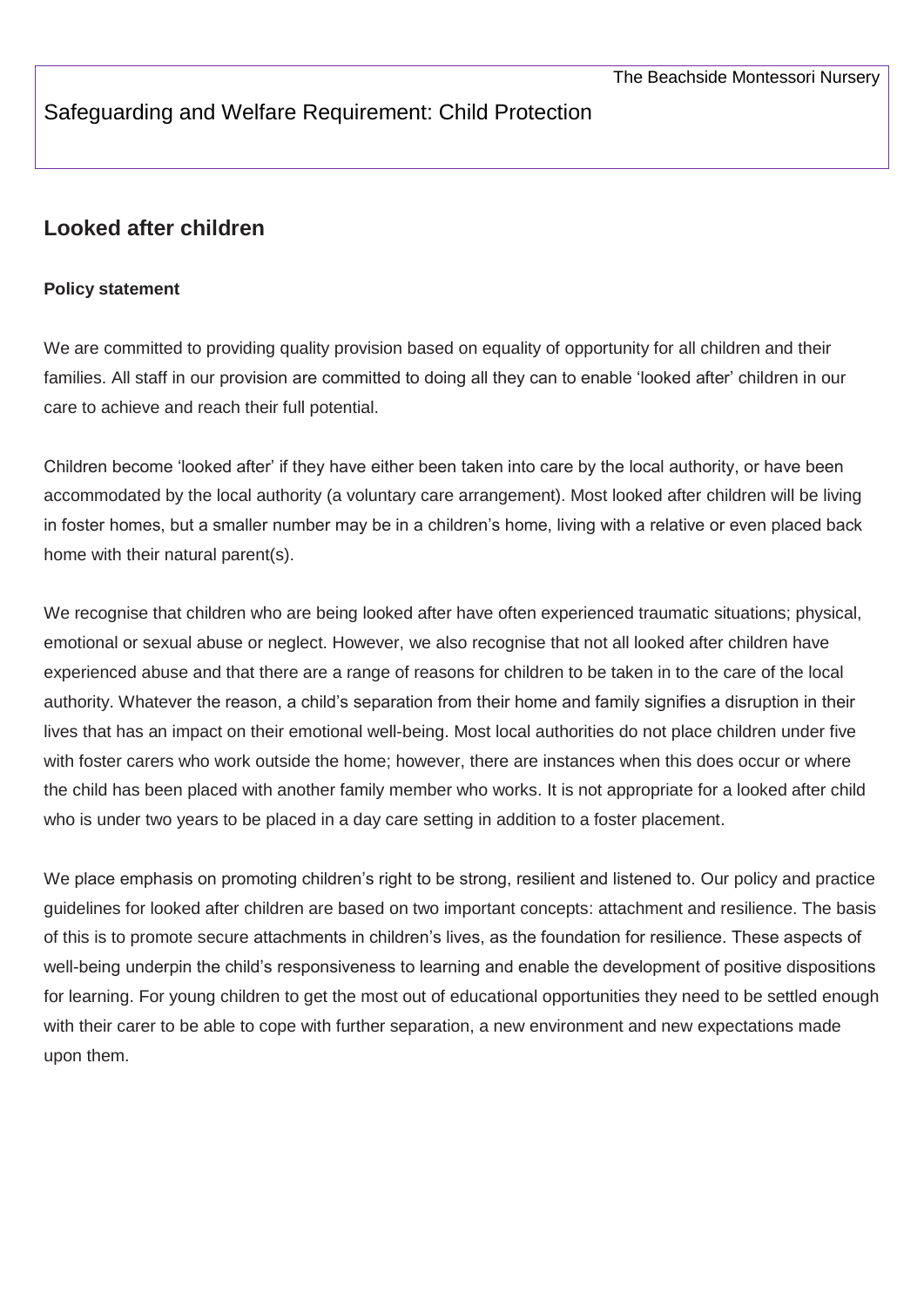### *Principles*

- The term 'looked after child' denotes a child's current legal status; this term is never used to categorise a child as standing out from others. We do not refer to such a child using acronyms such as LAC.
- We do not normally offer placements for babies and children under two years who are in care; we offer instead other services to enable a child to play and engage with other children while their carer stays with them.
- In exceptional circumstances, we offer places to two-year-old children who are in care. In such cases, the child should have been with the foster carer for at least two months and show signs of having formed a secure attachment to the carer, and the placement in the setting will last a minimum of three months. We offer places for funded three and four-year-olds who are in care to ensure they receive their entitlement to early education. We expect that a child will have been with a foster carer for a minimum of one month and that they will have formed a secure attachment to the carer. We expect that the placement in the setting will last a minimum of six weeks.
- We will always offer 'stay and play' provision for a child who is two to five years old who is still settling with their foster carer, or who is only temporarily being looked after.
- Where a child who normally attends our setting is taken into care and is cared for by a local foster carer, we will continue to offer the placement for the child.

#### **Procedures**

- The designated person for looked after children is the designated child protection co-ordinator.
- Every child is allocated a key person before they start and this is no different for a looked after child. The designated person ensures the key person has the information, support and training necessary to meet the looked after child's needs.
- **The designated person and the key person liaise with agencies, professionals and practitioners involved** with the child and his or her family and ensure that appropriate information is gained and shared.
- The setting recognises the role of the local authority children's social care department as the child's 'corporate parent' and the key agency in determining what takes place with the child. Nothing changes, especially with regard to the birth parent's or foster carer's role in relation to the setting, without prior discussion and agreement with the child's social worker.
- At the start of a placement there is a professional's meeting to determine the objectives of the placement and draw up a care plan that incorporates the child's learning needs. This plan is reviewed after two weeks, six weeks and three months. Thereafter at three to six monthly intervals.
- The care plan needs to consider issues for the child such as:
	- **-** their emotional needs and how they are to be met;
	- **-** how any emotional issues and problems that affect behaviour are to be managed;
	- **-** their sense of self, culture, language(s) and identity and how this is to be supported;
	- **-** their need for sociability and friendship;